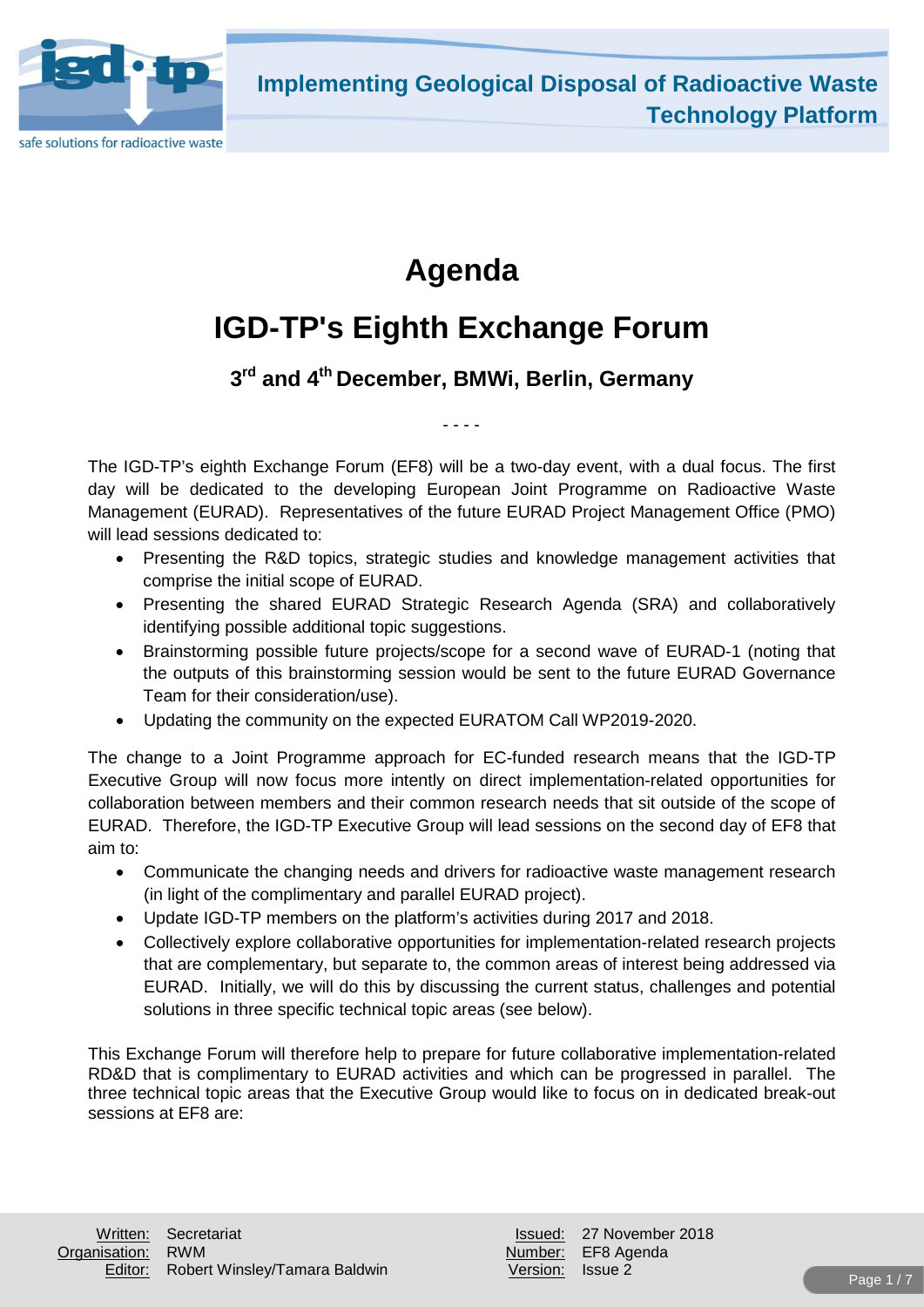

### *Technical topic 1: "Technical issues in support of retrievability"*

Retrievability of waste packages can be provided to support operational safety, more particularly in accidental situations. Regardless of operational safety needs, it may also be a regulatory requirement in a number of national programs, potentially incorporating consideration of some aging. The session addresses scientific and technical knowledge and potential issues associated to the implementation of retrievability as well as relating RD&D axes. This includes the ability to model and monitor the evolution of waste packages and disposal rooms over time during operating period, the technical provisions that can be included in the design to enhance retrievability, the retrieval techniques. Phenomenological processes that may need to be taken into account include temperature increase, desaturation / saturation, gas accumulation, mechanical stress-strain, corrosion, radiolysis.

#### *Technical topic 2: "Heat generating waste containers"*

This technical topic will focus on reviewing the technology readiness and development of alternative, 'next generation' disposal container materials/designs. The aim will be for the session to help to support concept selection/development for earlier stage disposal programmes and also concept optimisation for the more advanced disposal programme concepts. We will seek to highlight the state-of-the-art in container materials and design, covering ceramic containers, supercontainer concepts and alternative candidate container materials. The session will aim to develop areas of commonality in terms of future WMO RD&D needs.

#### *Technical topic 3: "Progress in site investigation and characterisation techniques"*

A geological disposal site characterisation programme will need to meet the information requirements of the design and disposal system safety assessments and also contribute towards the development of a site descriptive model. Typically, a site characterisation team will need to define the parameters to be measured to provide this information. This technical session will seek to address advanced site characterisation techniques. It will cover investigation and modelling of the biosphere and geosphere according to typical higher-strength rock and lower-strength sedimentary rock repository requirements. We will also address the process for site selection before and after advanced site characterisation, and site characterisation during construction and operation phases. The session will aim to develop areas of commonality in terms of future WMO RD&D needs.

At the end of day 1, the IGD-TP will host an evening poster session that aims to showcase cuttingedge radioactive waste management RD&D that aligns to the IGD-TP's SRA. Exchange Forum participants are strongly encouraged to submit poster applications that are consistent with this goal.

|                  | Issued: 27 November 20 |
|------------------|------------------------|
|                  | Jumber: EF8 Agenda     |
| Version: Issue 2 |                        |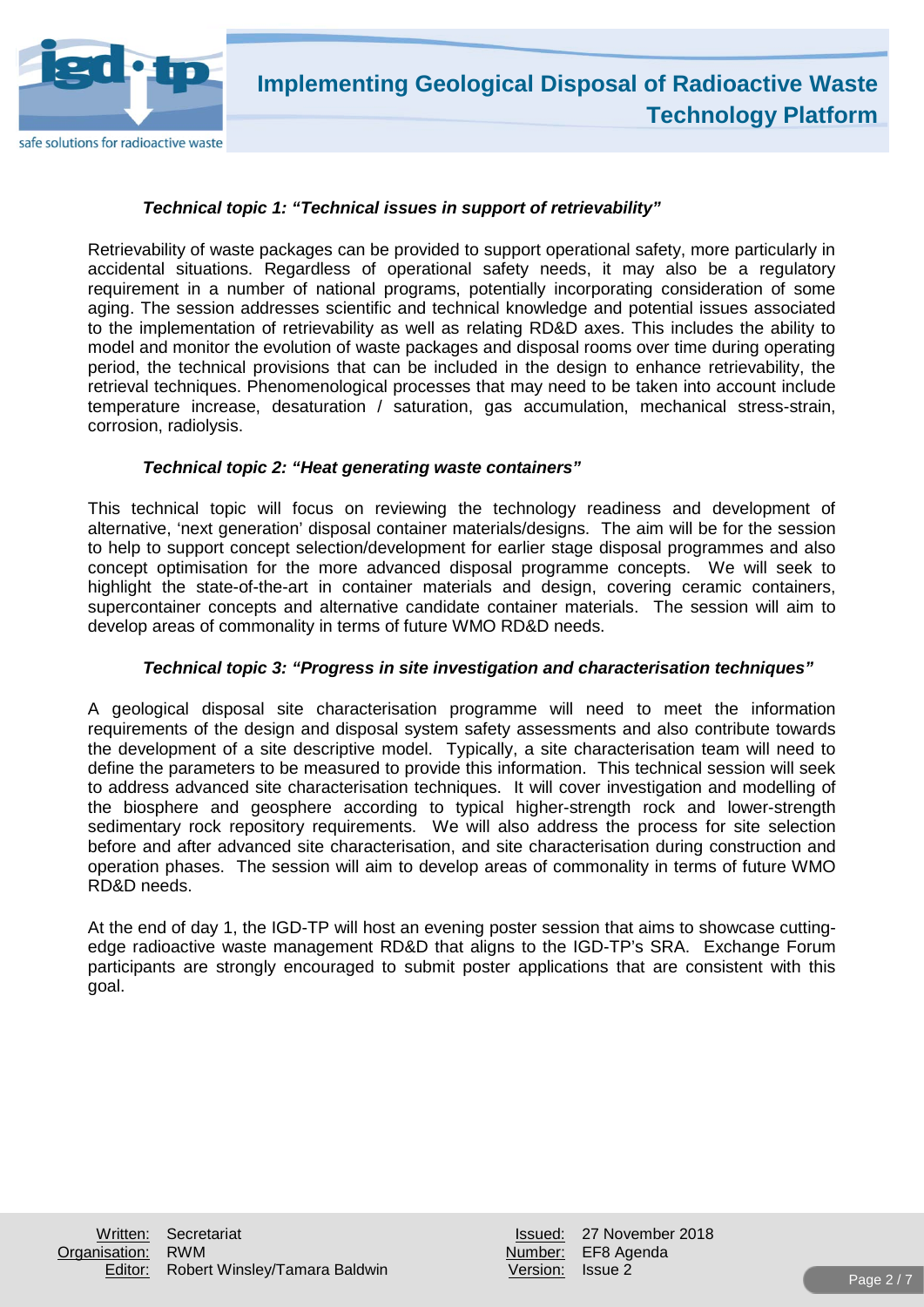

safe solutions for radioactive waste

| <b>Time</b> | <b>Item</b>                                                                                                       | <b>Lead</b>                                                                                                                |  |
|-------------|-------------------------------------------------------------------------------------------------------------------|----------------------------------------------------------------------------------------------------------------------------|--|
|             | Monday 3rd December - EURAD Morning Session                                                                       | Room: A2.027 (Aula)                                                                                                        |  |
| 0800        | <b>Arrival, Security and Registration</b>                                                                         |                                                                                                                            |  |
|             | Session Chair: IGD-TP Chair (Jon Martin)                                                                          |                                                                                                                            |  |
| 0900        | <b>Opening Session</b><br>Welcome, opening remarks and meeting objectives                                         | Jon Martin (RWM)                                                                                                           |  |
| 0915        | <b>National policy in Germany</b>                                                                                 | Ursula Borak (BMWi)                                                                                                        |  |
|             | Session Chair: EURAD PMO (Marie Garcia)                                                                           |                                                                                                                            |  |
| 0930        | Euratom programme (2014-2018/2019-20) - Status                                                                    | Christophe Davies (EC)                                                                                                     |  |
| 0940        | <b>EURAD Overview and Organisation</b>                                                                            | Marie Garcia (Andra)                                                                                                       |  |
| 1010        | RD&D WP: Development and Improvement Of<br>NUmerical methods and Tools for modelling coupled<br>processes (DONUT) | Francis Claret (BRGM)                                                                                                      |  |
| 1030        | <b>RD&amp;D WP: Assessment of Chemical Evolution of ILW</b><br>and HLW Disposal Cells (ACED)                      | <b>Alexandre Dauzeres</b><br>(IRSN)                                                                                        |  |
| 1050        | RD&D WP: Mechanistic understanding of gas transport<br>Xavier Sillen (ONDRAF)<br>in clay materials (GAS)          |                                                                                                                            |  |
| 1110        | Tea/coffee break                                                                                                  |                                                                                                                            |  |
| 1140        | RD&D WP: Influence of temperature on clay-based<br>material behaviour (HITEC)                                     | Markus Olin (VTT)                                                                                                          |  |
| 1200        | RD&D WP: Cement-Organics-Radionuclides-<br>Interactions (CORI)                                                    | Marcus Altmaier (KIT)                                                                                                      |  |
| 1220        | RD&D WP: Fundamental understanding of radionuclide<br>retention (FUTuRE)                                          | Dirk Bosbach (FZJ)                                                                                                         |  |
| 1240        | RD&D WP: Spent Fuel Characterization and Evolution<br>Until Disposal (SFC)                                        | Joaquín Cobos (CIEMAT)                                                                                                     |  |
| 1300        | Lunch                                                                                                             |                                                                                                                            |  |
|             | Monday 3 <sup>rd</sup> December - EURAD Afternoon Session                                                         |                                                                                                                            |  |
|             | Session Chair: EURAD PMO (Marie Garcia)                                                                           |                                                                                                                            |  |
| 1430        | <b>SS WP: Uncertainty Management multi-Actor Network</b><br>(UMAN)                                                | Frank Lemy (Bel V)                                                                                                         |  |
| 1450        | SS WP: Waste management routes in Europe from<br>cradle to grave (ROUTES)                                         | Virginie Wasselin (IRSN)                                                                                                   |  |
| 1510        | <b>Knowledge Management Activities</b><br>State of Knowledge WP<br>Guidance WP<br><b>Training WP</b>              | <b>Gunnar Buckau</b><br>(Independent)<br>Panja Feuker (BGE)<br>Dalibor Mateju (SURAO)<br>Christophe Bruggeman<br>(SCK-CEN) |  |
| 1550        | <b>Interaction with Civil Society</b>                                                                             | Linda Delory (NTW)<br>Julien Dewogélhaëre<br>(Mutadis)                                                                     |  |
| 1600        | <b>EURAD Strategic Research Agenda and its Future</b><br><b>Development</b>                                       | Tara Beattie (MCM)                                                                                                         |  |

Number: EF8 Agenda<br>Version: Issue 2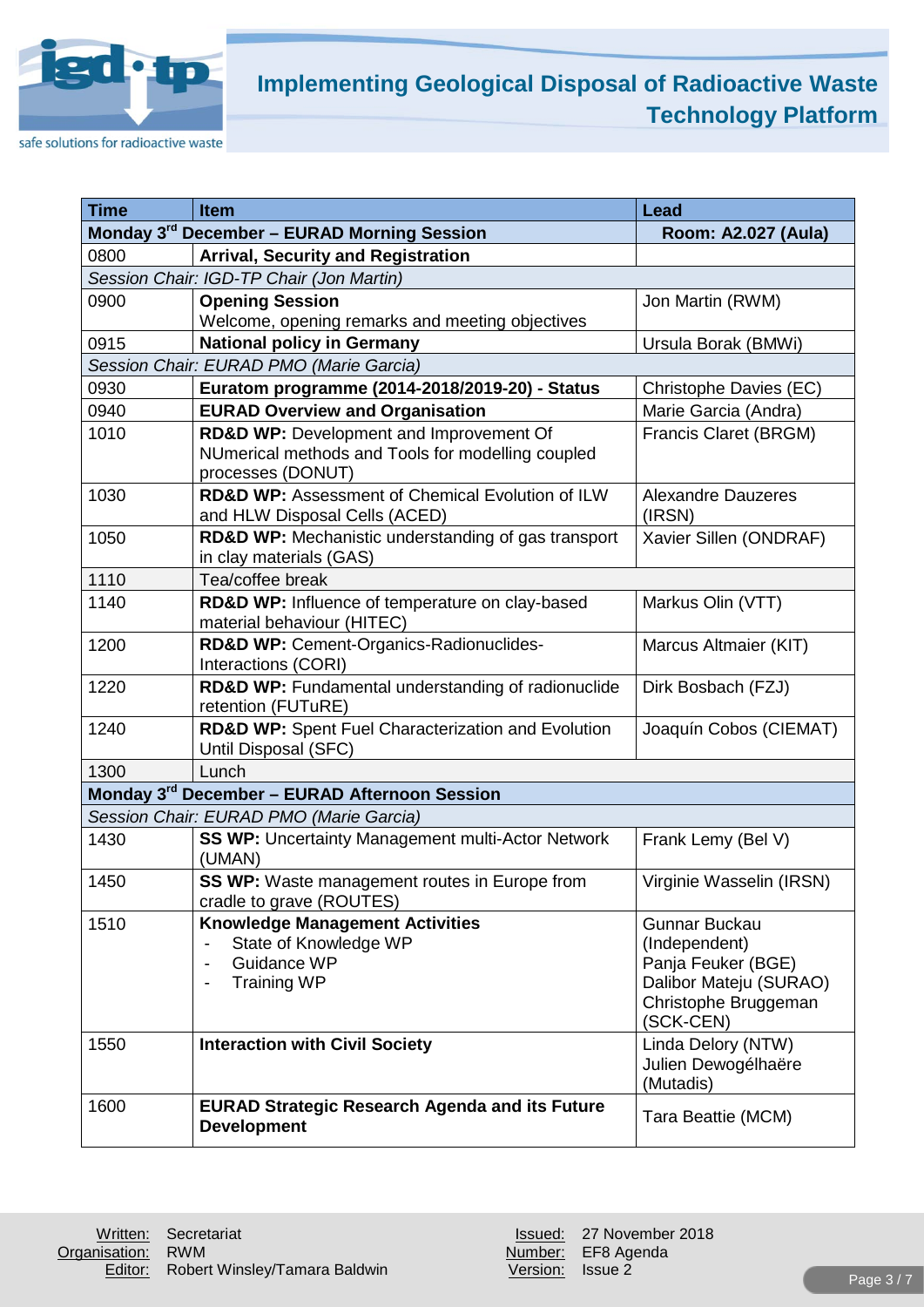

|                                                                                 | Development of the EURAD SRA and current status<br>$\overline{\phantom{a}}$ | Rob Winsley (RWM)      |
|---------------------------------------------------------------------------------|-----------------------------------------------------------------------------|------------------------|
|                                                                                 | WMO College (IGD-TP)                                                        | Elisabeth Salat (IRSN) |
|                                                                                 | <b>TSO College (SITEX)</b>                                                  | Christophe Bruggeman   |
|                                                                                 | <b>RE College</b>                                                           | (SCK-CEN)              |
| 1700                                                                            | Close of the EURAD day                                                      |                        |
| Monday 3 <sup>rd</sup> December - Evening Poster Session<br>Room: A2.027 (Aula) |                                                                             |                        |
|                                                                                 |                                                                             |                        |
|                                                                                 | Session Chair: IGD-TP Chair (Jon Martin)                                    |                        |
| 1700-1900                                                                       | <b>IGD-TP Poster Session</b>                                                | All                    |
|                                                                                 | Showcasing cutting edge RD&D that aligns to the                             |                        |
|                                                                                 | IGD-TP's Strategic Research Agenda                                          |                        |

|                                                             | Tuesday 4 <sup>th</sup> December - IGD-TP Morning Session      |                                                    | Room: A2.027 (Aula)       |
|-------------------------------------------------------------|----------------------------------------------------------------|----------------------------------------------------|---------------------------|
| 0800                                                        | <b>Arrival, Security and Registration</b>                      |                                                    |                           |
| Session Chair: Incoming IGD-TP Chair (Irina Gaus)           |                                                                |                                                    |                           |
| 0845                                                        | <b>Opening Session</b>                                         |                                                    | Jon Martin (RWM)          |
|                                                             | Welcome, opening remarks and meeting objectives                |                                                    |                           |
| 0900                                                        | Planning for the IGD-TP's second decade                        |                                                    | Irina Gaus (Nagra)        |
|                                                             | Reflecting current needs, research drivers and changing        |                                                    |                           |
| 0915                                                        | approaches<br>WMO areas of interest outside of the EURAD scope |                                                    | Jon Martin (RWM)          |
|                                                             |                                                                |                                                    |                           |
|                                                             |                                                                | Technical Break-out Sessions (see separate agenda) |                           |
| 0930                                                        | 1: Technical issues in                                         | 2: Heat generating waste                           | 3: Progress in site       |
|                                                             | support of retrievability                                      | containers                                         | investigation and         |
|                                                             | Chair: Frédéric Plas                                           | Chair: Jon Martin (RWM)                            | characterisation          |
|                                                             | (Andra)                                                        | Rapporteur: Michelle                               | techniques                |
|                                                             | Rapporteur: Jean-Michel                                        | Cowley (RWM)                                       | Chair: Irina Gaus (Nagra) |
|                                                             | Hoorelbecke (Andra)                                            |                                                    | Rapporteur: Bernd Frieg   |
|                                                             |                                                                |                                                    | (Nagra)                   |
| 1300<br>Lunch                                               |                                                                |                                                    |                           |
| Tuesday 4 <sup>th</sup> December - IGD-TP Afternoon Session |                                                                |                                                    |                           |
| Session Chair: Current IGD-TP Chair (Jon Martin)            |                                                                |                                                    |                           |
| 1430                                                        | Technical session report back - 1: Technical issues            |                                                    | Jean-Michel Hoorelbecke   |
|                                                             | in support of retrievability                                   |                                                    | (Andra)                   |
| 1500                                                        | Technical session report back - 2: Heat generating             |                                                    | Michelle Cowley (RWM)     |
|                                                             | waste containers                                               |                                                    |                           |
| 1530                                                        | Technical session report back - 3: Progress in site            |                                                    | Bernd Frieg (Nagra)       |
|                                                             | investigation and characterisation techniques                  |                                                    |                           |
| 1600                                                        | Panel discussion: Linking WMO RD&D programmes                  |                                                    | Irina Gaus (Nagra)        |
|                                                             | in different stages with the IGD-TP                            |                                                    |                           |
| 1645                                                        | <b>IGD-TP EF8 closing remarks</b><br>Jon Martin (RWM)          |                                                    |                           |
| 1700                                                        | Meeting close                                                  |                                                    |                           |

Number: EF8 Agenda<br>Version: Issue 2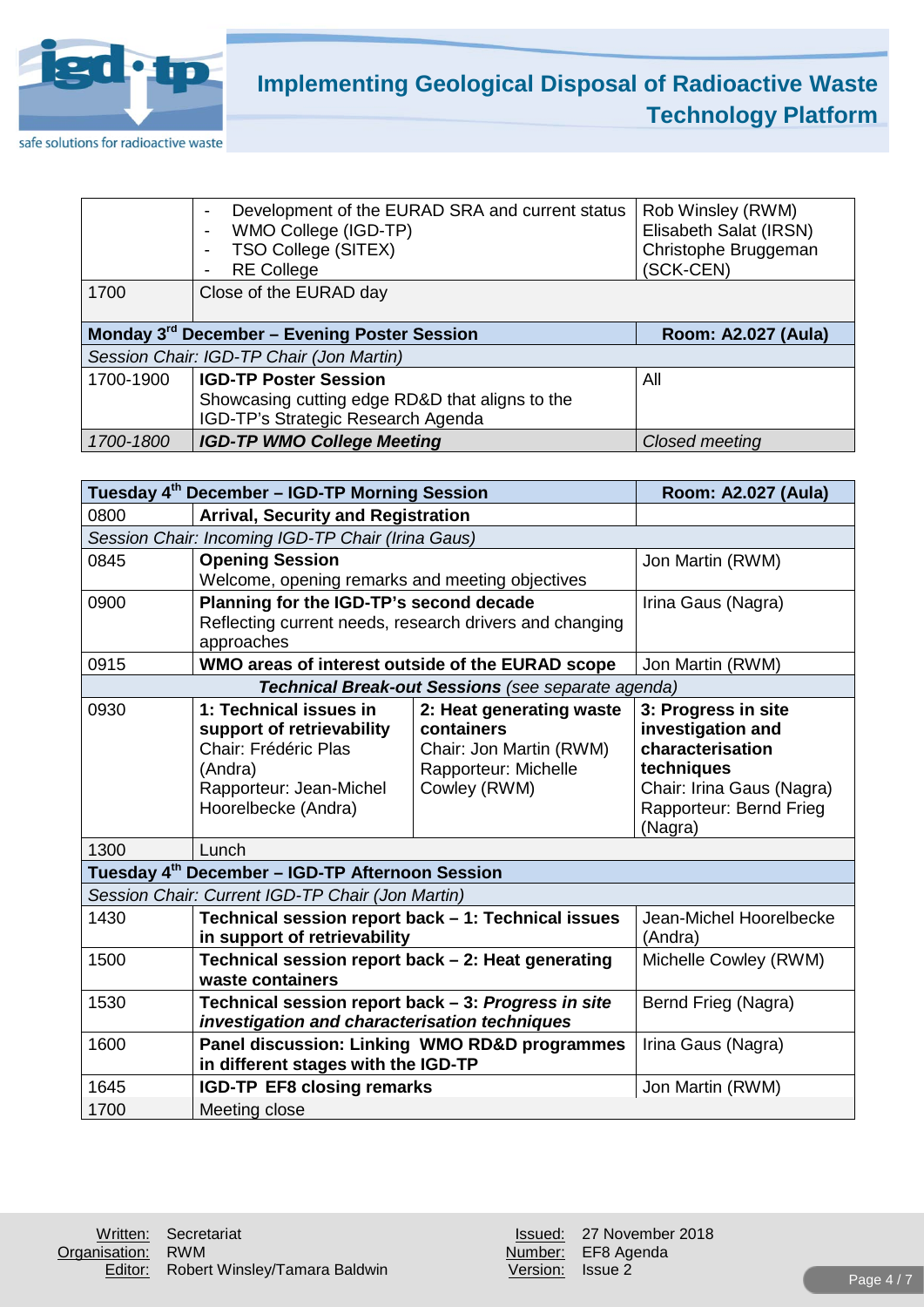

### **Day 2 Technical Session Break-out Agendas**

### *Technical Session 1: Technical issues in support of retrievability*

| <b>Time</b> | <b>Item</b>                                                                               | Lead                  |
|-------------|-------------------------------------------------------------------------------------------|-----------------------|
| 0930        | Introduction                                                                              | Jean-Michel           |
|             | Reversibility and retrievability concepts; scope of                                       | Hoorelbecke (Andra)   |
|             | the session                                                                               |                       |
|             | General discussion                                                                        |                       |
| 1000        | Technical aspects of retrievability in national programs<br>(BGE TEC, RWM, Andra and SKB) |                       |
|             | Knowledge and experience on retrievability of<br>SF/HLW waste packages                    | Phillip Herold (BGE)  |
|             | UK's approach to retrievability<br>$\overline{\phantom{a}}$                               | Neil Carr (RWM)       |
|             | Demonstrator of HLW disposal canister retrieval                                           | Jean-Michel           |
|             |                                                                                           | Hoorelbecke (Andra)   |
|             | Canister retrieval – status of work at SKB                                                | Anni Fritzell (SKB)   |
| 1120        | Tea/coffee break                                                                          |                       |
| 1140        | Technical topics for discussion                                                           | Frédéric Plas (Andra) |
|             | Removal techniques of buffer, plugs, seals and                                            |                       |
|             | backfill (bentonite clay based, cementitious based,                                       |                       |
|             | other)                                                                                    |                       |
|             | Retrieval techniques of waste packages within<br>disposal cell                            |                       |
|             | Knowledge of the phenomenological state of                                                |                       |
|             | disposal cells (monitoring, modelling, KM)                                                |                       |
|             | Management of contamination and/or activation                                             |                       |
|             | products if any                                                                           |                       |
|             | Lessons that could be learned on technical                                                |                       |
|             | aspects from dismantling nuclear facilities                                               |                       |
|             |                                                                                           |                       |
| 1250        | Wrap up and summary                                                                       | Frédéric Plas (Andra) |
|             |                                                                                           | and Jean-Michel       |
|             |                                                                                           | Hoorelbecke (Andra)   |
| 1300        | Lunch                                                                                     |                       |

Number: EF8 Agenda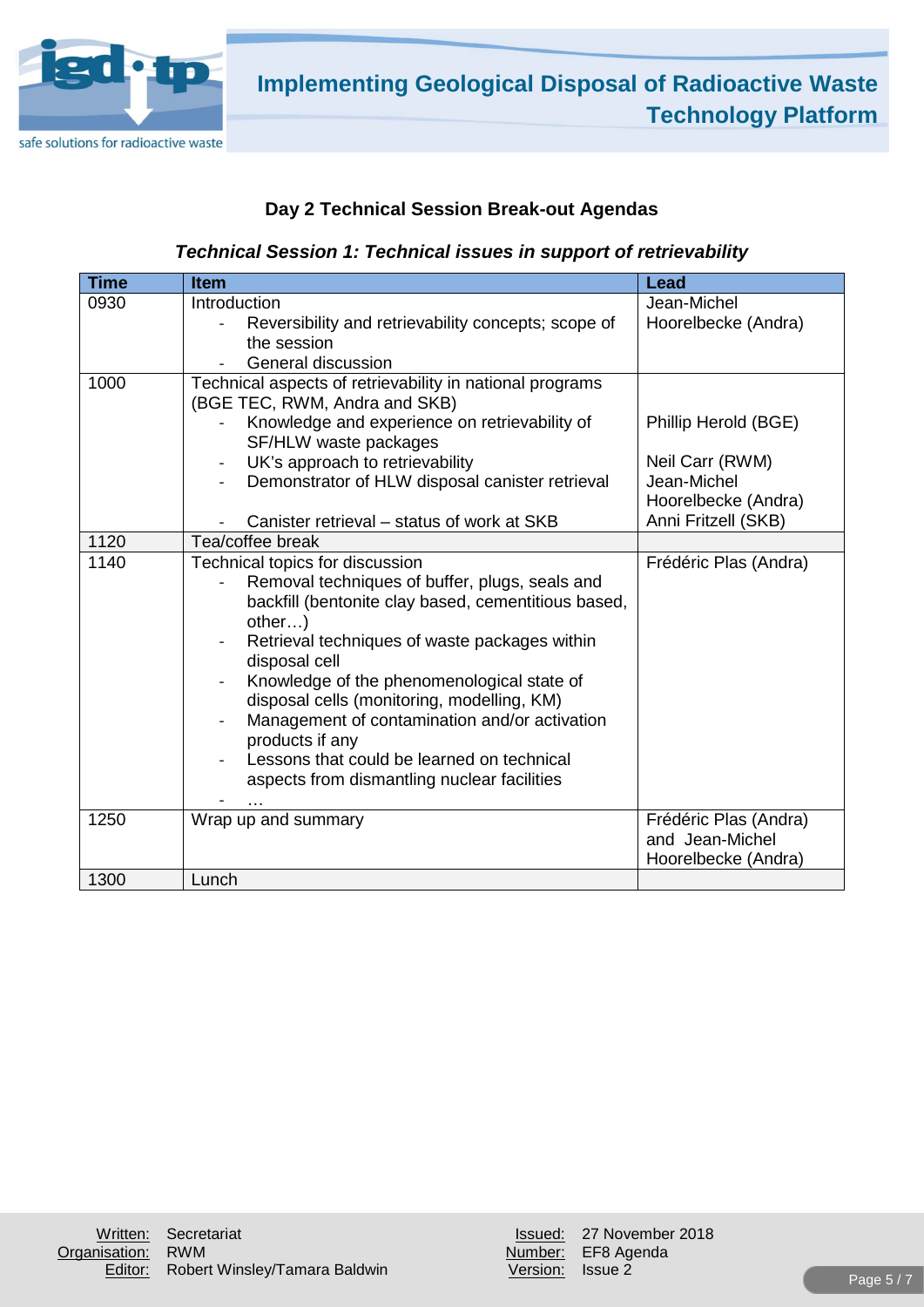

| <b>Time</b> | <b>Item</b>                                            | Lead                     |
|-------------|--------------------------------------------------------|--------------------------|
| 0930        | Introduction                                           | Michelle Cowley (RWM)    |
|             | Objectives                                             |                          |
|             | Recap on EF7                                           |                          |
|             | Knowledge management                                   |                          |
| 1000        | Manufacture of thick ceramic components and associated | Nathalie Texier-         |
|             | welding challenges                                     | Mandoki (Andra)          |
| 1020        | <b>Discussion session</b>                              | Jon Martin (RWM)         |
| 1050        | Alternative coatings for disposal canisters            | Nikitas Diomidis (Nagra) |
| 1110        | Tea/coffee break                                       |                          |
| 1130        | <b>Discussion session</b>                              | Jon Martin (RWM)         |
| 1155        | Belgian Supercontainer concept                         | Xavier Sillen (ONDRAF)   |
| 1215        | <b>Discussion session</b>                              | Jon Martin (RWM)         |
| 1245        | Wrap up, summary of key points and future actions      | Jon Martin (RWM) and     |
|             |                                                        | Michelle Cowley (RWM)    |
| 1300        | Lunch                                                  |                          |

### *Technical Session 2: Heat generating waste containers*

### *Technical Session 3: Progress in site investigation and characterisation techniques*

| <b>Time</b> | <b>Item</b>                                                    | <b>Lead</b>            |
|-------------|----------------------------------------------------------------|------------------------|
| 0930        | Introduction                                                   | Irina Gaus (Nagra)     |
| 0940        | Site characterisation in the Hungarian early-stage             | Peter Molnar (Puram)   |
|             | programme                                                      |                        |
| 1000        | Preparation for site characterisation in the UK: a needs-      | Rob McLaverty (RWM)    |
|             | driven exercise                                                |                        |
| 1020        | Site characterisation in the final stage of selecting the site | Bernd Frieg (Nagra)    |
|             | in sedimentary clay rock in Switzerland                        |                        |
| 1040        | Discussion Part 1- which questions to answer, and how          | All /Nagra             |
|             | to answer them.                                                |                        |
| 1110        | Tea/coffee break                                               |                        |
| 1130        | Site characterisation in the Swedish crystalline rock          | Peter Wikberg (SKB)    |
|             | before and after submitting the construction licence.          |                        |
| 1150        | Site characterisation in the French sedimentary/clay rock      | Jacques Delay (Andra)  |
|             | programme, close to construction licence submission            |                        |
| 1210        | Discussion Part 2- which questions to answer, and how          | All /Nagra             |
|             | to answer them. Focus on future steps.                         |                        |
| 1240        | Wrap up, summary of key points and proposed actions            | Irina Gaus (Nagra) and |
|             |                                                                | Bernd Frieg (Nagra)    |
| 1300        | Lunch                                                          |                        |

|                  | Issued: 27 November 201 |
|------------------|-------------------------|
|                  | Jumber: EF8 Agenda      |
| Version: Issue 2 |                         |